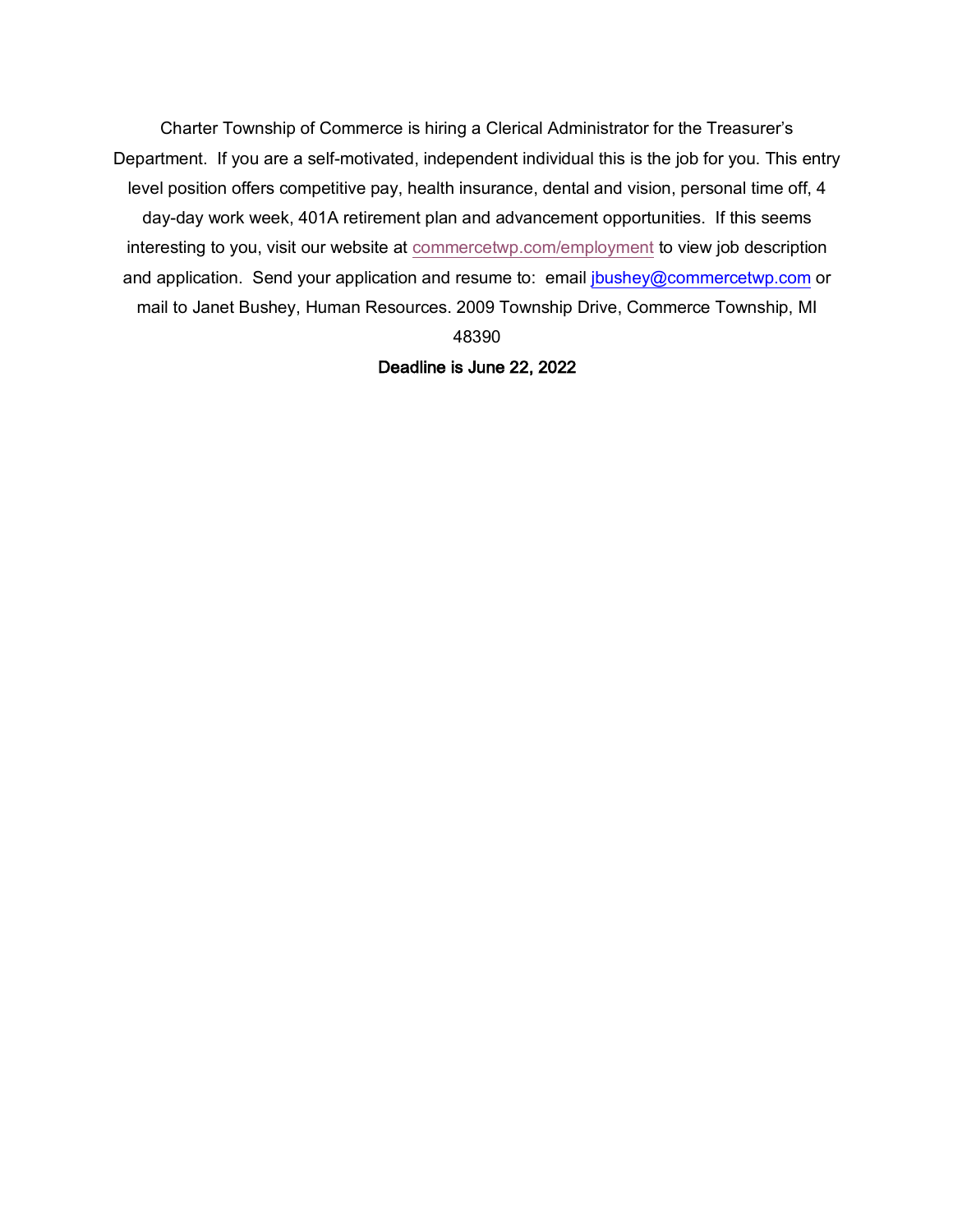## COMMERCE TOWNSHIP

## POSITION DESCRIPTION

# TITLE: Clerical Administrator Non-Exempt AFSCME Union Position

#### General Summary

Under the direct supervisor of a department head or a designated assistant, performs a wide range of routing and complex clerical duties using well defined procedures and practices.

## Typical Duties

- 1. In accordance with well defined procedures, received materials or requests over-the-counter or by telephone such as requests for licenses, permits, or general service. Conducts record searches upon request and/or issues appropriate permits and licenses. May register voters.
- 2. Sets up and types a variety of materials such as standardized forms, record cards, tax roles, summary reports and general correspondence.
- 3. Computes scheduled charges and fees and received payments for taxes, permits, licenses, bonds, rentals, and other Township services. Records such payment, securing funds and issuing receipt.
- 4. Serves as departmental receptionist receiving telephone calls and walk-in visitors requesting general information, explaining routine service and practice. Refers unusual or irregular requests to lead worker.
- 5. Files, pulls materials from files and sets up identification tabs and folders for new materials.
- 6. May clarify transactions or exchanges information with representatives of other Township offices as necessary.
- 7. Checks transactions for accuracy and completeness, verifies, codes and so forth. May make standardized entries to record books or files.
- 8. In addition to using the computer may operate calculator, copy machine and postage machine.
- 9. Prepares service reports, gathering data from departmental records and summarizing to prescribed order.
- 10. Depending upon service workloads may be temporarily assigned to other departments to assist with seasonal workloads.
- 11. Performs a variety of other related duties as assigned.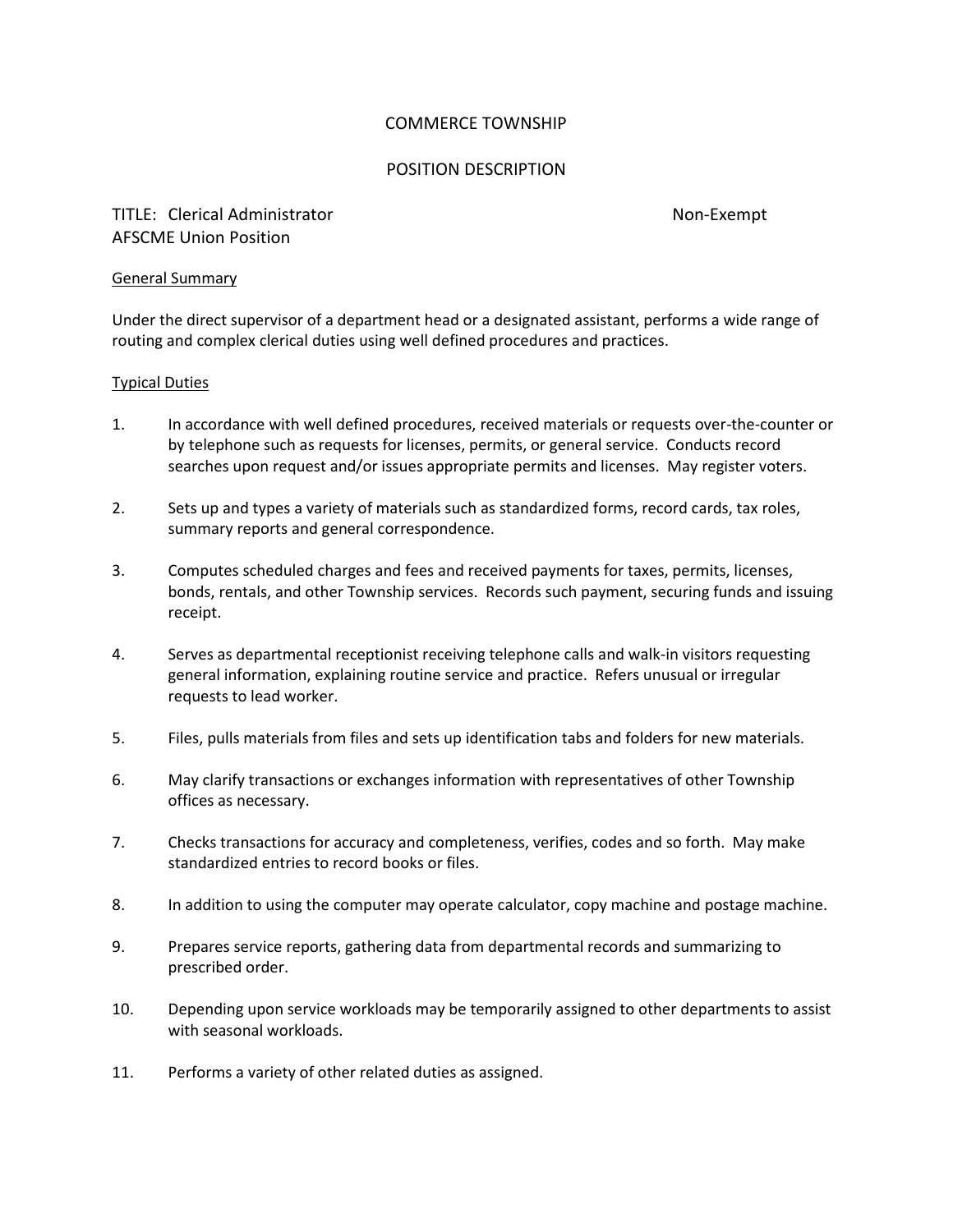**Competencies:** Uses intuition and experience to complement data; Design work flows and procedures.

**Identifies and resolves problems** in a timely manner; develops alternative solutions; works well in group problem solving situations; uses reason even when dealing with emotional topics.

**Focuses** on solving conflict, not blaming; maintains confidentiality; listens to other without interrupting; keeps emotions under control; remains open to others ideas and tries new things.

**Listens** and gets clarification; responds well to questions.

**Treats people** with respect; keeps commitments; inspires the trust of others; works with integrity and ethically upholds organizational values.

**Follows policies** and procedures; completes administrative tasks correctly and on time; supports organization's goals and values.

**Prioritizes and plans** work activities; uses time efficiently; sets goals and objectives, organizes or schedules other people and their tasks.

**Demonstrates accuracy** and thoroughness, looks for ways to improve and promote quality. Applies feedback to improve performance, monitors own work to ensure quality.

**Completes work** in a timely manner, strives to increase productivity, and works quickly.

**Observes safety** and security procedures, reports potentially unsafe conditions, and uses equipment and materials properly.

**Adapts** to changes in the work environment; able to deal with frequent change, delays, or unexpected events.

**Punctuality,** is consistently at work on time, ensures work responsibilities are covered when absent.

**Follows instructions,** responds to management direction, takes responsibilities for own actions, keeps commitments, completes tasks on time or notifies appropriate person with an alternate plan.

**Volunteers readily,** seeks increased responsibilities, asks for and offers help when needed.